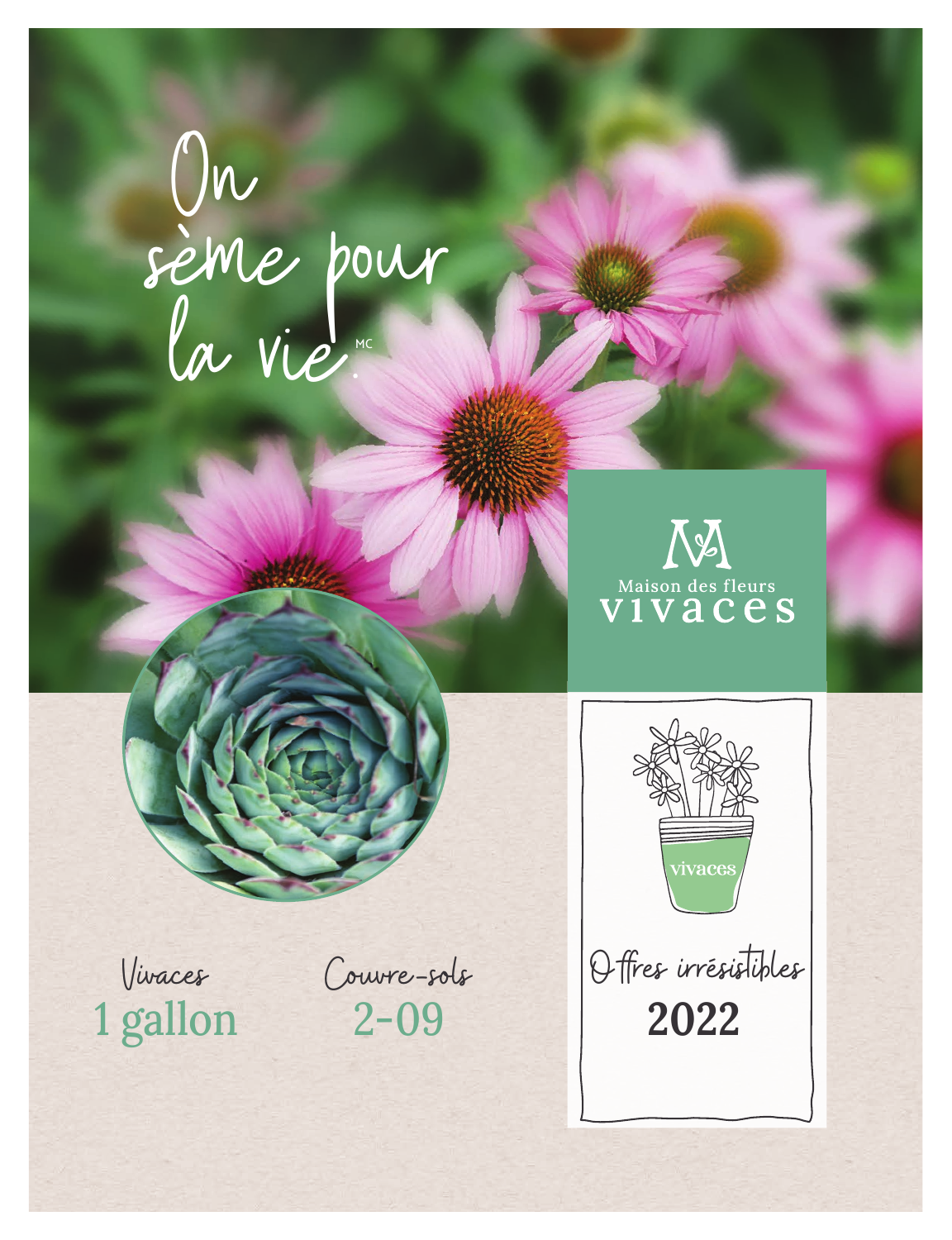**Format:** 1 gallon – Livré en cabaret de 6 pots **Quantité minimum:** 25 cabarets par date de livraison **Prix promotionnels valables jusqu'au** 30 novembre 2021

Offres irrésistibles

| 4 mai 2022                                           | Quantité (cabarets) |   |  |
|------------------------------------------------------|---------------------|---|--|
| Aruncus dioicus (sylvester)                          | 0834                | O |  |
| Aruncus 'Misty Lace'                                 | 0826                | N |  |
| Brunnera macroohylla 'Jack Frost'                    | 1567                | N |  |
| Campanula carpatica 'Blue Clips'                     | 1726                | L |  |
| Campanula carpatica 'White Clips'                    | 1746                | L |  |
| Chrysanthemum superbum 'Becky'                       | 2043                | L |  |
| Coreopsis verticillata 'Moonbeam'                    | 2258                | L |  |
| Dicentra spectabilis                                 | 2750                | L |  |
| Dicentra spectabilis 'Alba'                          | 2754                | L |  |
| Dicentra spectabilis 'Valentine'                     | 2759                | O |  |
| Gaillardia x grandiflora 'Goblin'                    | 3202                | L |  |
| Geranium 'Rozanne'                                   | 3323                | N |  |
| Geranium sanguineum 'Max Frei'                       | 3333                | L |  |
| Graminées Calamagrostis x acutiflora 'Karl Foerster' | 3389                | L |  |
| Graminées Calamagrostis x acutiflora 'Overdam'       | 3390                | O |  |
| Graminées Festuca glauca 'Elijah Blue'               | 3470                | L |  |
| Hemerocallis 'Happy Returns' (jaune/yellow)          | 3874                | O |  |
| Hemerocallis 'Stella de Oro' (jaune/yellow)          | 4244                | L |  |
| Ligularia przewalskii                                | 5304                | O |  |
| Ligularia stenocephala 'The Rocket'                  | 5308                | O |  |
| Paeonia 'Duchesse de Nemours'                        | 5910                | N |  |
| Paeonia 'Karl Rosenfield'                            | 5922                | N |  |
| Paeonia 'Krinkled White'                             | 5923                | N |  |
| Paeonia 'Sarah Bernhardt'                            | 5930                | N |  |
| Papaver nudicaule 'Champagne Bubbles' (rouge/red)    | 6286                | L |  |
| Papaver orientale 'Allegro'                          | 6326                | L |  |
| Persicaria polymorpha                                | 6500                | Ν |  |
| Rudbeckia fulgida 'Goldsturm'                        | 7174                | Г |  |
| Salvia nemorosa 'Caradonna'                          | 7243                | Г |  |
| Tradescantia 'Blue and Gold'                         | 7982                | O |  |
| Viola 'Etain'                                        | 8319                | Г |  |
|                                                      |                     |   |  |

| Nom client: |
|-------------|
| Tél:        |
| Courriel:   |

| Quantité (cabarets) |   | 11 mai 2022                                          | Quantité (cabarets) |   |  |  |
|---------------------|---|------------------------------------------------------|---------------------|---|--|--|
| 0834                | O | Campanula carpatica 'Blue Clips'                     | 1726                | L |  |  |
| 0826                | N | Campanula carpatica 'White Clips'                    | 1746                | L |  |  |
| 1567                | N | Chrysanthemum superbum 'Becky'                       | 2043                | L |  |  |
| 1726                | L | Coreopsis verticillata 'Moonbeam'                    | 2258                | L |  |  |
| 1746                | Г | Delphinium grandiflorum 'Summer Nights'              | 2356                | L |  |  |
| 2043                | Г | Dicentra spectabilis                                 | 2750                | L |  |  |
| 2258                | L | Dicentra spectabilis 'Alba'                          | 2754                | L |  |  |
| 2750                | L | Echinacea 'Cheyenne Spirit' (mix)                    | 2858                | O |  |  |
| 2754                | L | Echinacea purpurea 'Magnus Superior'                 | 2886                | L |  |  |
| 2759                | O | Echinacea purpurea 'PowWow™ Wild Berry'              | 2868                | L |  |  |
|                     |   | Gaillardia x grandiflora 'Goblin'                    | 3202                | L |  |  |
| 3202                | L | Geranium sanguineum 'Max Frei'                       | 3333                | L |  |  |
| 3323                | N | Graminées Calamagrostis x acutiflora 'Karl Foerster' | 3389                | L |  |  |
| 3333                | L | Graminées Calamagrostis x acutiflora 'Overdam'       | 3390                | O |  |  |
| 3389                | L | Graminées Festuca glauca 'Elijah Blue'               | 3470                | L |  |  |
| 3390                | O | Pennisetum setaceum 'Rubrum' (pot blanc)             | 3582                | O |  |  |
| 3470                | L | Hemerocallis 'Happy Returns' (jaune/yellow)          | 3874                | O |  |  |
| 3874                | O | Hemerocallis 'Stella de Oro' (jaune/yellow)          | 4244                | L |  |  |
| 4244                | L | Heuchera micrantha 'Palace Purple'                   | 4290                | L |  |  |
| 5304                | O | Lavandula angustifolia 'Hidcote'                     | 5220                | L |  |  |
| 5308                | O | Lavandula angustifolia 'Munstead'                    | 5228                | L |  |  |
| 5910                | N | Liatris spicata 'Kobold'                             | 5280                | L |  |  |
| 5922                | N | Lilium asiatic 'Pixie' (jaune/yellow)                | 5358                | L |  |  |
| 5923                | N | Lilium asiatic 'Pixie' (rouge/red)                   | 5361                | L |  |  |
| 5930                | N | Lupinus x Gallery (bleu/blue)                        | 5580                | L |  |  |
| 6286                | L | Lupinus x Gallery (rose/pink)                        | 5586                | L |  |  |
| 6326                | L | Malva sylvestris 'Zebrina'                           | 5703                | L |  |  |
| 6500                | N | Papaver nudicaule 'Champagne Bubbles' (rouge/red)    | 6286                | L |  |  |
|                     | Г | Papaver orientale 'Allegro'                          | 6326                | L |  |  |
| 7174                |   | Perovskia atriplicifolia 'Little Spire'              | 6490                | L |  |  |
| 7243                | L | Rudbeckia fulgida 'Goldsturm'                        | 7174                | L |  |  |
| 7982                | O | Salvia nemorosa 'Caradonna'                          | 7243                | L |  |  |
| 8319                | L | Tradescantia 'Blue and Gold'                         | 7982                | O |  |  |
|                     |   | Viola 'Etain'                                        | 8319                | L |  |  |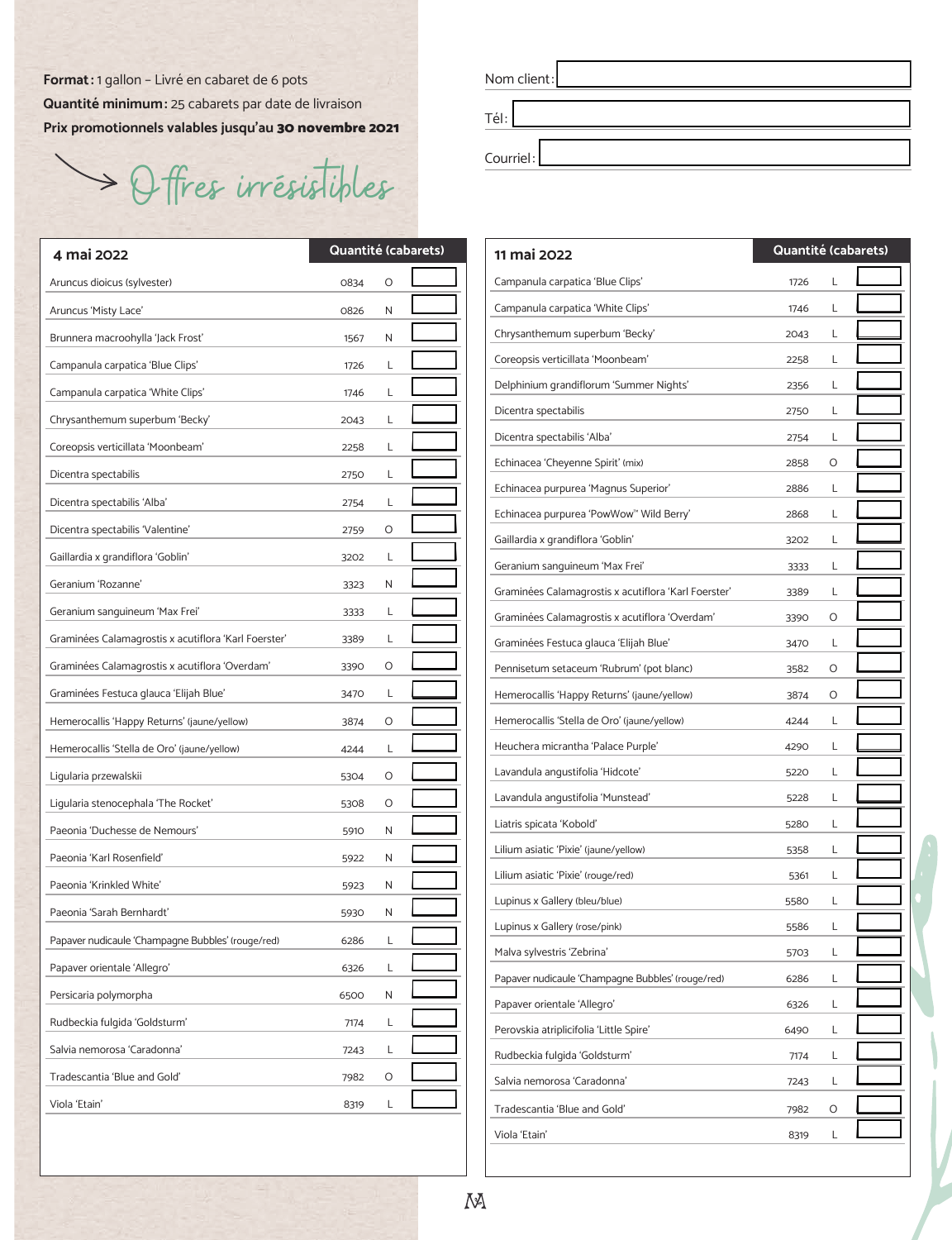Faites votre sélection: 4 dates disponibles

| 18 mai 2022                                          | Quantité (cabarets) |   |  |
|------------------------------------------------------|---------------------|---|--|
| Anemone 'Honorine Jobert'                            | 0464                | O |  |
| Campanula carpatica 'Blue Clips'                     | 1726                | L |  |
| Campanula carpatica 'White Clips'                    | 1746                | L |  |
| Chrysanthemum superbum 'Becky'                       | 2043                | L |  |
| Coreopsis verticillata 'Moonbeam'                    | 2258                | L |  |
| Crocosmia 'Lucifer'                                  | 2300                | L |  |
| Delphinium grandiflorum 'Summer Nights'              | 2356                | L |  |
| Echinacea purpurea 'Magnus Superior'                 | 2886                | L |  |
| Echinacea purpurea 'PowWow" Wild Berry'              | 2868                | L |  |
| Athyrium niponicum 'Pictum'                          | 3108                | N |  |
| Graminées Calamagrostis x acutiflora 'Karl Foerster' | 3389                | L |  |
| Graminées Calamagrostis x acutiflora 'Overdam'       | 3390                | O |  |
| Graminées Festuca glauca 'Elijah Blue'               | 3470                | L |  |
| Pennisetum setaceum 'Rubrum' (pot blanc)             | 3582                | O |  |
| Hemerocallis 'Happy Returns' (jaune/yellow)          | 3874                | O |  |
| Hemerocallis 'Stella de Oro' (jaune/yellow)          | 4244                | L |  |
| Heuchera micrantha 'Palace Purple'                   | 4290                | L |  |
| Lavandula angustifolia 'Hidcote'                     | 5220                | L |  |
| Lavandula angustifolia 'Munstead'                    | 5228                | L |  |
| Liatris spicata 'Kobold'                             | 5280                | L |  |
| Lilium asiatic 'Pixie' (jaune/yellow)                | 5358                | L |  |
| Lilium asiatic 'Pixie' (rouge/red)                   | 5361                | L |  |
| Lupinus x Gallery (bleu/blue)                        | 5580                | L |  |
| Lupinus x Gallery (rose/pink)                        | 5586                | L |  |
| Malva sylvestris 'Zebrina'                           | 5703                | L |  |
| Perovskia atriplicifolia 'Little Spire'              | 6490                | L |  |
| Rudbeckia fulgida 'Goldsturm'                        | 7174                | L |  |
| Salvia nemorosa 'Caradonna'                          | 7243                | L |  |
| Viola 'Etain'                                        | 8319                | L |  |



| Quantité (cabarets)<br>25 mai 2022 |         |  | Quantité (cabarets)                                  |      |   |  |
|------------------------------------|---------|--|------------------------------------------------------|------|---|--|
| 0464                               | $\circ$ |  | Campanula carpatica 'Blue Clips'                     | 1726 | L |  |
| 1726                               | L       |  | Campanula carpatica 'White Clips'                    | 1746 | L |  |
| 1746                               | Г       |  | Chrysanthemum superbum 'Becky'                       | 2043 | L |  |
| 2043                               | Г       |  | Coreopsis verticillata 'Moonbeam'                    | 2258 | L |  |
| 2258                               | Г       |  | Crocosmia 'Lucifer'                                  | 2300 | L |  |
| 2300                               | L       |  | Delphinium grandiflorum 'Summer Nights'              | 2356 | L |  |
| 2356                               | Г       |  | Echinacea 'Cheyenne Spirit' (mix)                    | 2858 | O |  |
| 2886                               | L       |  | Echinacea purpurea 'Magnus Superior'                 | 2886 | L |  |
| 2868                               | L       |  | Echinacea purpurea 'PowWow™ Wild Berry'              | 2868 | L |  |
| 3108                               | N       |  | Geranium sanguineum 'Max Frei'                       | 3333 | L |  |
| 3389                               | Г       |  | Graminées Calamagrostis x acutiflora 'Karl Foerster' | 3389 | L |  |
| 3390                               | O       |  | Graminées Calamagrostis x acutiflora 'Overdam'       | 3390 | O |  |
| 3470                               | L       |  | Graminées Festuca glauca 'Elijah Blue'               | 3470 | L |  |
| 3582                               | O       |  | Hemerocallis 'Happy Returns' (jaune/yellow)          | 3874 | O |  |
| 3874                               | O       |  | Hemerocallis 'Stella de Oro' (jaune/yellow)          | 4244 | L |  |
| 4244                               | Г       |  | Heuchera micrantha 'Palace Purple'                   | 4290 | L |  |
| 4290                               | Г       |  | Lavandula angustifolia 'Hidcote'                     | 5220 | L |  |
| 5220                               | Г       |  | Lavandula angustifolia 'Munstead'                    | 5228 | L |  |
| 5228                               | Г       |  | Liatris spicata 'Kobold'                             | 5280 | L |  |
| 5280                               | L       |  | Lupinus x Gallery (bleu/blue)                        | 5580 | L |  |
| 5358                               | Г       |  | Lupinus x Gallery (rose/pink)                        | 5586 | L |  |
| 5361                               | Г       |  | Malva sylvestris 'Zebrina'                           | 5703 | L |  |
| 5580                               | Г       |  | Papaver orientale 'Allegro'                          | 6326 | L |  |
| 5586                               | Г       |  | Perovskia atriplicifolia 'Little Spire'              | 6490 | L |  |
| 5703                               | L       |  | Rudbeckia fulgida 'Goldsturm'                        | 7174 | L |  |
| 6490                               | Г       |  | Salvia nemorosa 'Caradonna'                          | 7243 | L |  |
| 7174                               | L       |  | Viola 'Etain'                                        | 8319 | L |  |



## **Prix spéciaux** (valables 30-11-2021) **:**

UPC: 777342000400 UPC: 777342000417 UPC: 777342000424 **L: 6,00\$** (régulier : 6,72\$) **O: 7,50\$** (régulier : 8,22\$) **N: 8,75 \$** (régulier : 9,72\$)